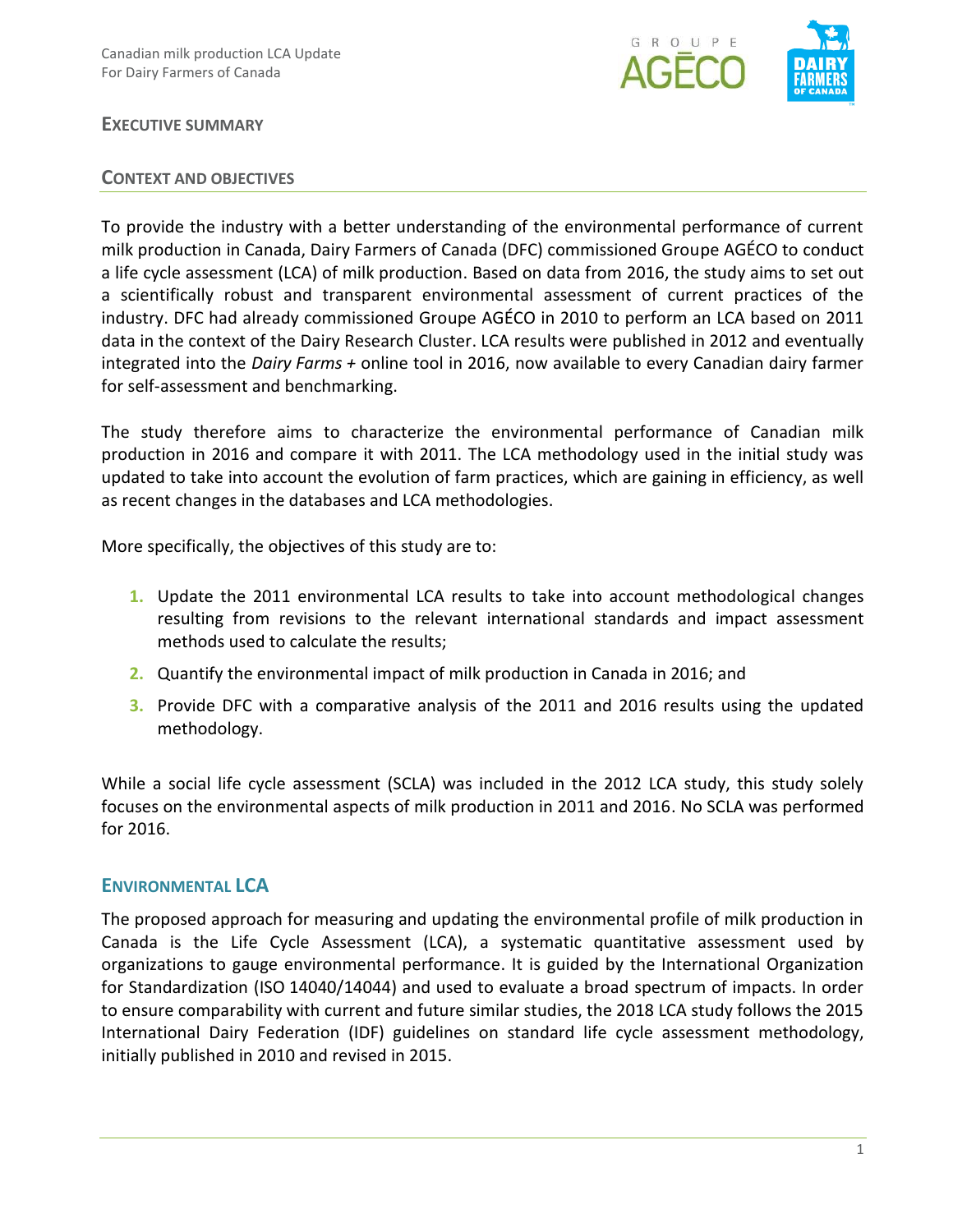#### **DATA COLLECTION**

A thorough data-collection strategy was developed to gather secondary data as well as generic Life Cycle Inventory (LCI) data for the year 2016. Primary data were collected at the business level through an online survey that was sent to dairy farmers across Canada in 2017.

| <b>Parameter</b>           | Data source                                                                 |  |
|----------------------------|-----------------------------------------------------------------------------|--|
| <b>Milk production</b>     | Canadian Dairy Information Centre (CDIC, 2017)                              |  |
| parameters                 |                                                                             |  |
| On-farm energy and         | Cost of Production (COP) studies of milk in Canada (ON, QC, NB, NS, PE) for |  |
| water use                  | calendar years 2011 and 2016                                                |  |
| <b>Manure management</b>   | 2017 survey on BMPs and COP studies (ON, QC, NB, NS, PE) for calendar years |  |
|                            | 2011 and 2016                                                               |  |
| <b>Transport distances</b> | 2011 mail-in survey (AB, ON, QC, NB, NS, PE)                                |  |
| <b>Feed quantities</b>     | COP studies (ON, QC, NB, NS, PE) for calendar years 2011 and 2016,          |  |
|                            | crosschecked with Valacta's data                                            |  |
| Crop yields                | Statistics Canada (2018a)                                                   |  |
| Fertilizer use             | Sheppard et al. (2010), Stratus Ag Research (2015), CRAAQ (2015)            |  |
| <b>Diet composition</b>    | COP studies (ON, QC, NB, NS, PE) for calendar years 2011 and 2016,          |  |
|                            | crosschecked with Valacta's data                                            |  |

**Table 0.1 Summary of data sources used for the main LCA** 

Questions addressed on-farm practices and technologies used in 2011 and 2016 and allowed to document the main changes in the life cycle of milk production during this five-year period. Part of the survey data, including data on practices related to manure management and storage, crop tillage, and husbandry practices, were directly integrated into the LCA model. Survey data were also used to support result interpretation and the analysis of environmental profiles between 2011 and 2016. Table 0.1 summarizes the main sources used for the 2016 LCA model for both 2011 and 2016.

## **UPDATE OF THE 2011 LCA RESULTS**

A reassessment of the environmental profile of milk production in 2011 was required because of the methodological changes between 2011 and 2016, as determined by the relevant standards and impact assessment methods. This update was necessary to ensure a coherent comparison of impact results with 2016. Adjustments to the initial LCA model involved the following:

- Updating the LCA methodology to the 2015 IDF guidelines because the initial 2011 model followed the 2010 IDF guidelines;
- Updating the LCA model based on the current ecoinvent LCA database (v3.4) because the version 2.2 of the ecoinvent database was previously used;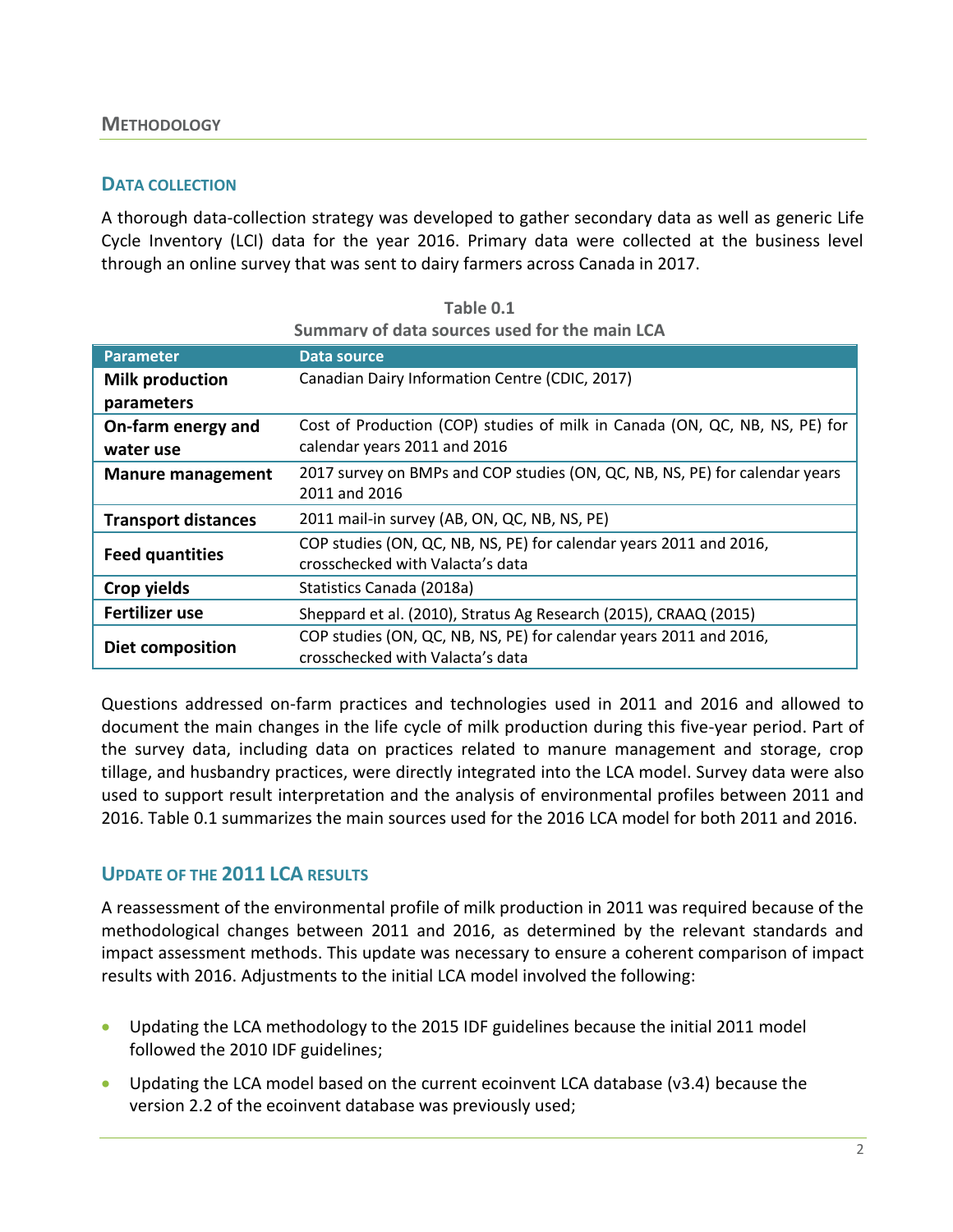- Updating the global warming potential factors of the Fourth Assessment Report (AR4) with the ones of the Fifth Assessment Report (AR5) (IPCC, 2014);
- Adjusting the model parameters using the most current secondary data. In order to ensure proper comparison between the 2011 and 2016 environmental profiles, both LCA models relied on the same sources of secondary data when no change is expected over time (see Table 0.1); and
- Integrating information on beneficial management practices (BMPs) from the 2017 survey on BMPs in the LCA model.

# **FUNCTIONAL UNIT AND SYSTEM BOUNDARIES**

This study assesses the life cycle of Canadian milk production in 2016 for which the system boundaries consider a cradle-to-farm gate approach. This approach assesses the life cycle of milk production from raw material extraction to milk transport between the farm and the processor's gate. More specifically, the assessment considers the resources, energy requirements and emissions related to the production and use of on-farm inputs (e.g. fertilizers, electricity, barn infrastructure), feed production, on-farm activities (e.g. growing crops, storing manure, barn cleaning), and transport activities. The life cycle assessment includes milk transport from the farm to the processor's<sup>1</sup> gate.

The functional unit for this study is **one kilogram of fat- and protein-corrected milk (FPCM) produced at a Canadian farm and transported to a processing facility.**

<span id="page-2-0"></span>The system is divided into the same life cycle stages as the 2011 model, as presented in [Figure](#page-2-0) 0-1.





 $1$  The milk processing stage is not included in the LCA model.

1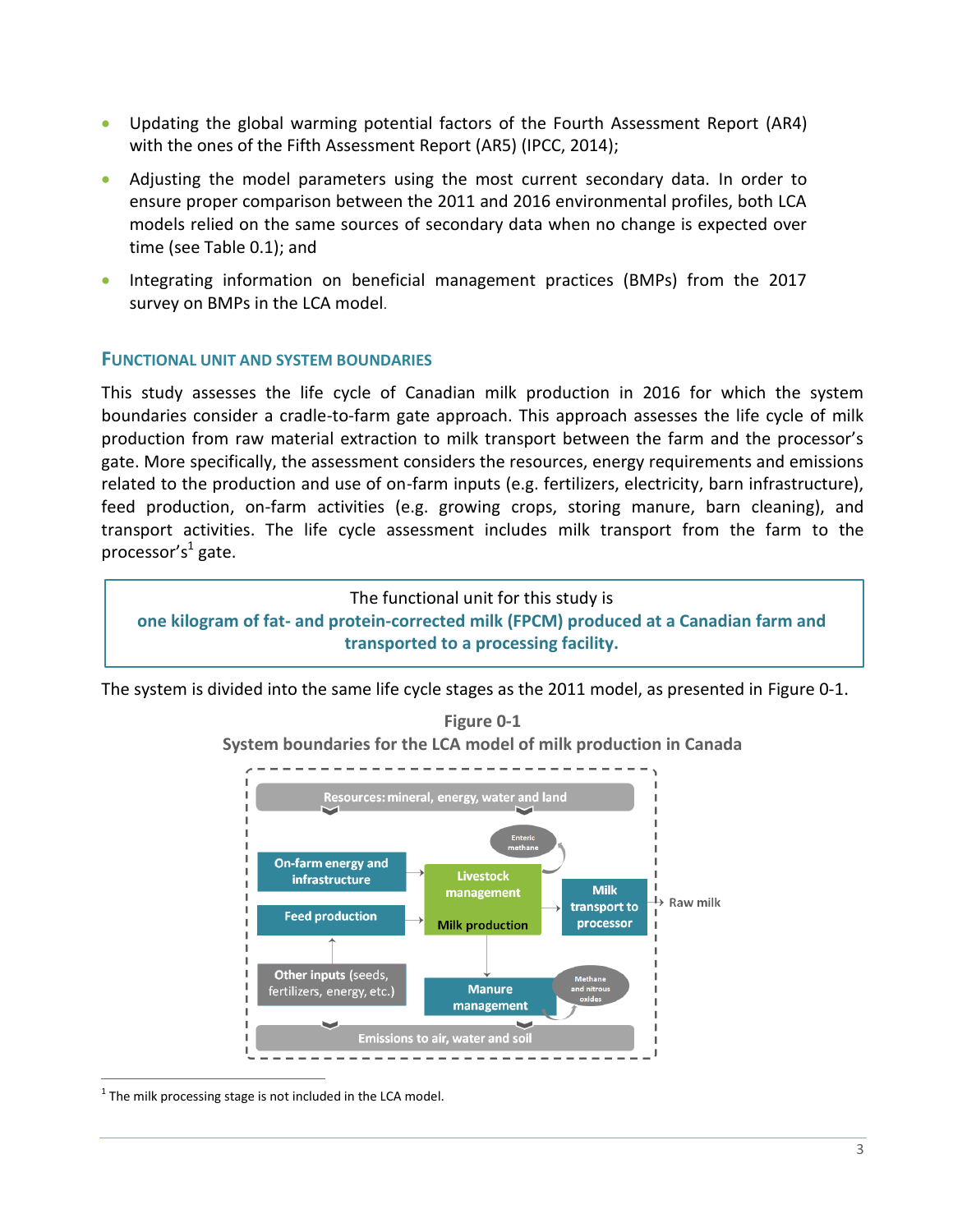In this study, three main environmental issues were assessed: carbon footprint, water consumption, and land use. In addition to the main indicators, a series of on-farm indicators provide an overview of the evolution of some environmentally relevant inputs used by dairy farmers on their farms. The results of the average environmental profile of one kilogram of fat- and protein-corrected milk produced in Canada are summarized in Table 0.2. Results are expressed per kilogram of FPCM and can be converted to per litre of milk by using a conversion factor of 0.97 litres milk per kilogram of FPCM.

**Table 0.2 Summary of environmental indicators and on-farm indicators for the 2011 and 2016 analyses**

|                                                   | $2011^{2,3}$ | 2016     |
|---------------------------------------------------|--------------|----------|
| <b>Environmental issues</b>                       |              |          |
| Carbon footprint (kg CO <sub>2</sub> eq./kg milk) | 1.00         | 0.92     |
| Water consumption (L/kg milk)                     | 27.3         | 25.8     |
| Land use $(m^2y/kg$ milk)                         | 1.9          | 1.7      |
| <b>On-farm indicators</b>                         |              |          |
| Nitrogen synthetic fertilizers (kg N/kg milk)     | 1.33E-03     | 1.03E-03 |
| Potassium synthetic fertilizers (kg K/kg milk)    | 6.90E-04     | 6.54E-04 |
| Phosphorous synthetic fertilizers (kg P/kg milk)  | 8.87E-04     | 8.55E-04 |
| Forages <sup>4</sup> (kg dry/kg milk)             | 0.72         | 0.72     |
| Concentrates <sup>5</sup> (kg dry/kg milk)        | 0.28         | 0.26     |

The carbon footprint, water consumption, and land use associated with milk production decreased by 7.3%, 5.6%, and 10.9%, respectively, between 2011 and 2016. As observed in [Figure](#page-4-0) 0-2, the contribution of the main life cycle stages to environmental impacts in 2016 is very similar to the 2011 environmental profile.

Livestock management is the main contributor to the carbon footprint due to emissions from enteric fermentation, which represents 48% of the total GHG emissions in 2016 and 47% of GHG emissions in 2011. Resulting mainly from increased cow productivity, enteric emissions have decreased from 0.47 to 0.44 kg  $CO<sub>2</sub>$  eq. per kilogram of FPCM between 2011 and 2016. On the other

 2 Results are presented per kilogram of FPCM. One kilogram of FPCM is equivalent to 0.97 litres of milk.

 $^3$  The 2011 results presented in the table are based on the revised LCA model, which means that the 2011 data was modeled using current methodologies. While the initial 2012 study had calculated 1.01 kg CO<sub>2</sub> equivalent per kg of milk, this revision yields 1.00 kg  $CO<sub>2</sub>$  equivalent per kg of milk.

<sup>&</sup>lt;sup>4</sup> Forages include haylage, hay, and corn silage.

<sup>&</sup>lt;sup>5</sup> Concentrates include corn, mixed grains, soy, and commercial feed.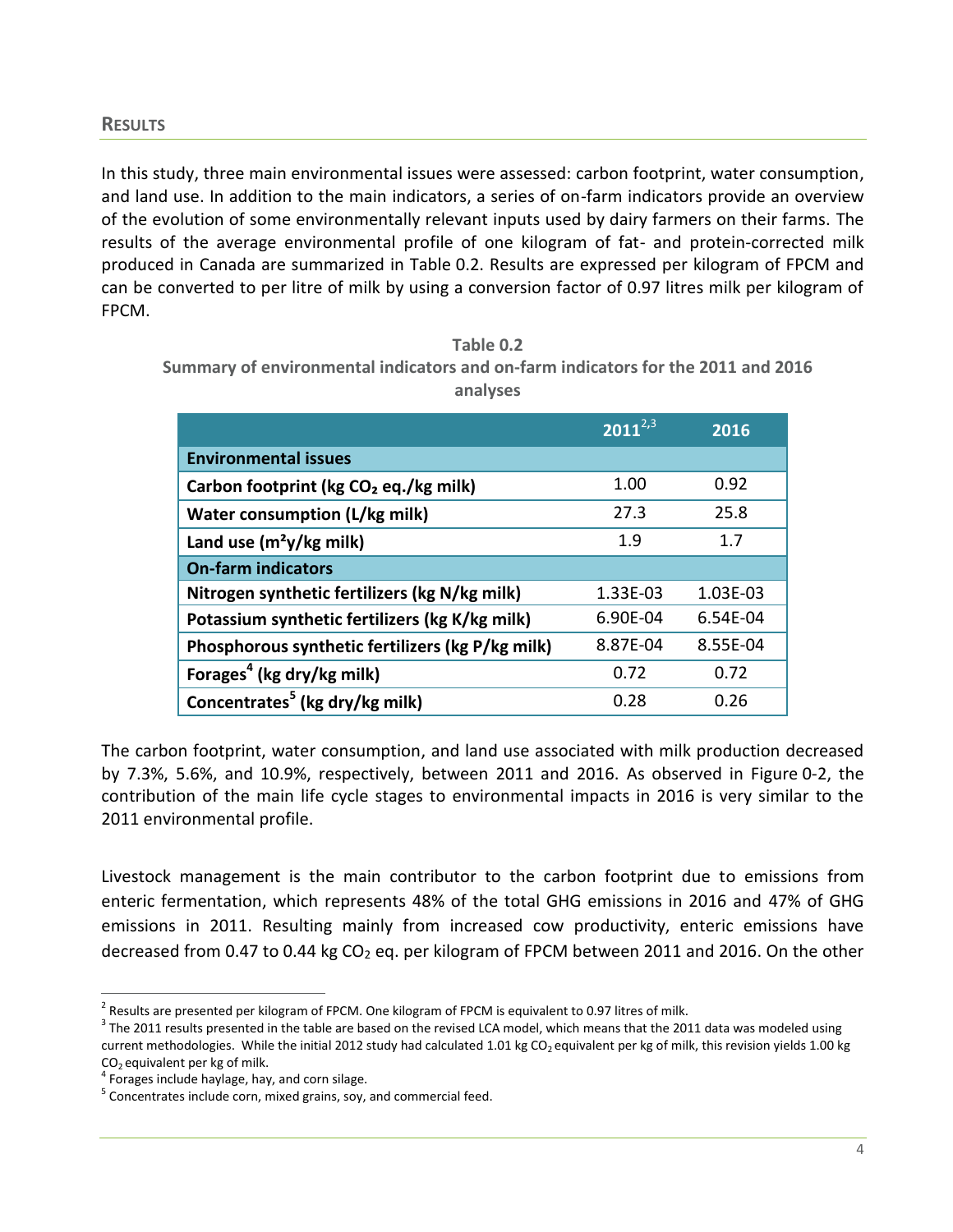hand, feed production contributes to 68% of water consumption due to feed crop irrigation, even though most of the feed crops produced in Canada are not irrigated. Feed production also accounts for 99% of the land use indicator.



**Figure 0-2**

<span id="page-4-0"></span>**Relative contribution of the life cycle stages to the average environmental profile of producing one kilogram of Canadian milk** 

Study results indicate that increased milk production per cow is the main driver to explain improvements in the environmental profiles during this five-year period. Indeed, the quantity of milk produced per cow increased by 12.8% between 2011 and 2016. At the same time, cows in 2016 consumed approximately 9% more feed than in 2011. Because the quantity of enteric and manure emissions are directly linked to the amount of feed consumed, this implies that each cow in 2016 produced higher levels of enteric and manure emissions. However, because of higher levels of milk production, the amount of GHG emissions produced per kilogram of milk decreased compared to 2011. Apart from changes in the quantities of feed intake, the proportion of corn silage in the cows' ration has increased slightly in 2016 at the expense of feeds with a higher carbon footprint (e.g. corn, commercial feed, hay, and haylage). While this change contributed to reduce GHG emissions related to feed production, its influence on the carbon footprint is less significant than the increased milk production.

Although the amount of feed consumed per cow increased between 2011 and 2016, higher milk production led to a reduction in water consumption and land use inventory indicators. For water consumption, this result is also explained by the assumption that irrigation rates have remained constant during this five-year period. This assumption was made due to a lack of historical data and the high variability in irrigation rates between 2011 and 2016, which do not provide a reliable measure of the current trends in irrigation practices in Canada. A sensitivity analysis was carried out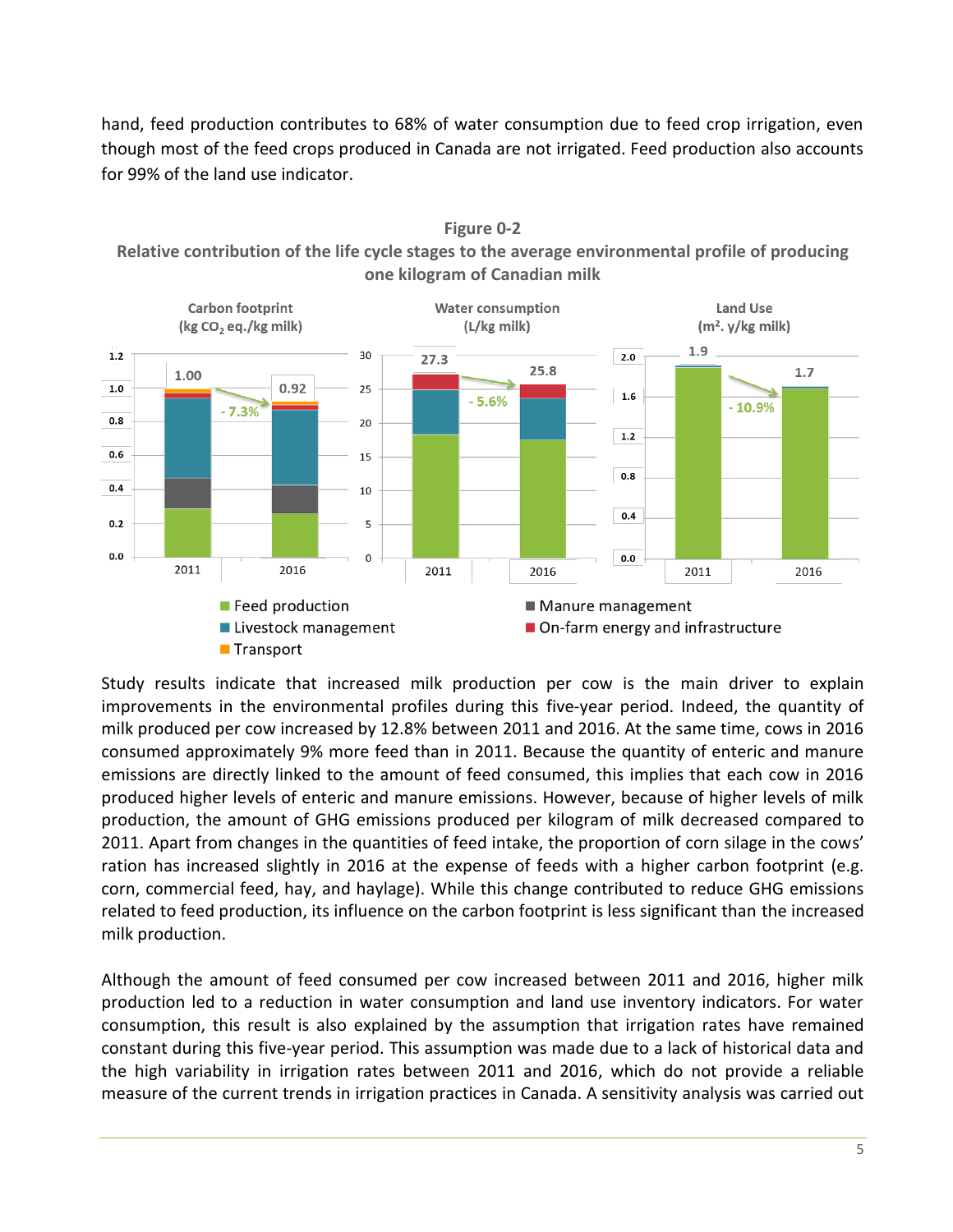and demonstrated that an increase in irrigation rates would have led to an increase in the total water consumption between 2011 and 2016.

Results from an online survey sent to dairy farmers in Canada in 2017 highlights that a significant number of them have optimized and updated several of their practices in the last five years<sup>6</sup>. Table 0.3 presents some important BMPs that have been adopted between 2011 and 2016.

**Table 0.3 Summary of changes in BMPs between 2011 and 2016 and benefits for the environmental footprint of milk production**

| <b>Topic</b>                      | 2011-2016 change                                                                                                                                             | <b>Benefit</b>                                                                                                             |
|-----------------------------------|--------------------------------------------------------------------------------------------------------------------------------------------------------------|----------------------------------------------------------------------------------------------------------------------------|
| Feed<br>efficiency<br>and quality | respondents who<br>have<br>13%<br>increase<br>in<br>optimized ration formulation and feeding environmental impacts<br>between 2011 and 2016.                 | feed-related<br>Reduced                                                                                                    |
|                                   | increase in respondents who have<br>21%<br>improved forage management in order to<br>increase feed quality between 2011 and 2016.                            | Increased cow productivity                                                                                                 |
| <b>Manure</b><br>management       | A growing number of respondents empty<br>manure storage more frequently.                                                                                     | CH <sub>4</sub><br>Reduced<br>N <sub>2</sub> O<br>and<br>emissions from manure                                             |
|                                   | The proportion of manure managed through<br>composting and anaerobic digestion has nearly<br>doubled between 2011 and 2016.                                  |                                                                                                                            |
| Crop<br>production                | Since 2011, 55% of respondents have reduced<br>the use of conventional tillage practices.                                                                    | Reduced N <sub>2</sub> O emissions from<br>applied nitrogen fertilizers in<br>provinces;<br>western<br>reduced<br>fuel use |
|                                   | Between 2011 and 2016, the number of<br>respondents who have adopted a diversified<br>crop rotation on some or all of their crop fields<br>increased by 50%. | Increased yields, reduced land<br>use and water consumption                                                                |
|                                   | The proportion of respondents who<br>use<br>precision agriculture technologies has doubled<br>and, in some cases <sup>7</sup> , tripled since 2011.          | Reduced fuel use for crop and<br>forage production; potential<br>for yield increase                                        |

 6 Approximately 570 dairy farmers provided answers to the survey.

 $^7$  The proportion of respondents who use Driver Assistance Guidance has more than tripled in BC, ON, and QC; the proportion of respondents who use Controlled Traffic Farming has more than tripled in BC, SK, and MB; the proportion of respondents who use reacting technologies (variable nutrient application rate) has more than tripled in ON and QC; and the proportion of respondents who use reacting technologies (variable irrigation rate) has more than tripled in MB and QC.